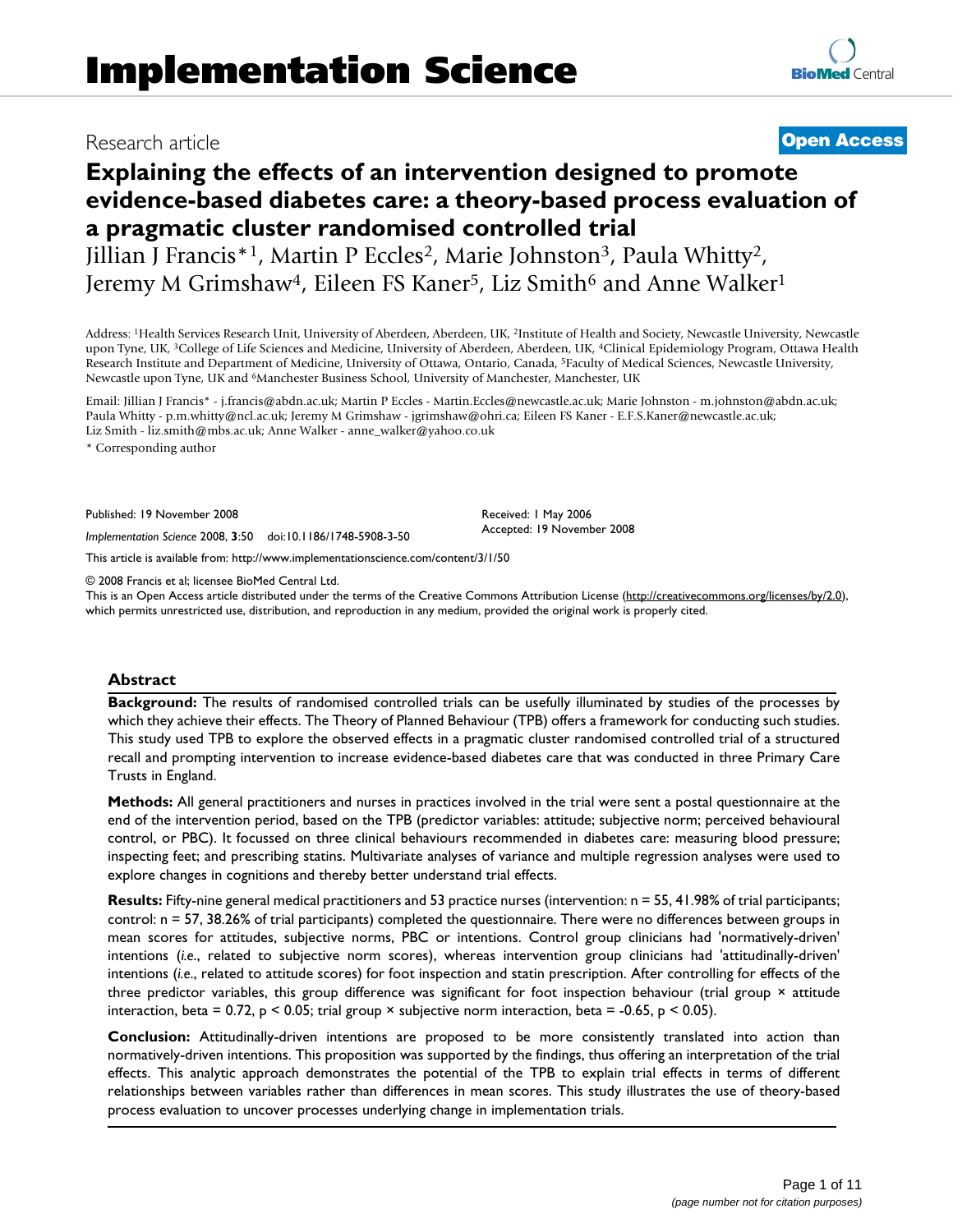## **Background**

There is broad, international agreement over what constitutes high quality health care for people with diabetes [1,2]. In the UK, this has been enshrined in a National Service Framework for people with diabetes [3]. However, the most efficient method of delivering care remains unclear [4]. A recent systematic review [4] of quality improvement interventions to improve the quality of care in patients with diabetes showed that a range of different interventions resulted in small to modest improvements in glycaemic control and in provider adherence to optimal care. However it also identified important methodological concerns, including evidence of publication bias.

Given the variety of possibly effective interventions, it may be instructive to focus on possible mechanisms underlying intervention effects, with the goal of identifying how such interventions may work. This type of process evaluation can lead to the identification of general principles that will help to optimise interventions. The study reported here was a theory-based process evaluation of a pragmatic cluster randomised controlled trial design. The trial evaluated the effectiveness and efficiency of an area wide 'extended' computerised diabetes register incorporating a full structured recall and management system, actively involving patients and including individualised patient management prompts to primary care clinicians based on locally-adapted evidence-based guidelines.

Three Primary Care Trusts (PCTs) (geographically based organisational units that are directly responsible for health care) served by a district hospital-based diabetes register had produced improvements in the quality of care, but performance had later plateaued leaving scope for further improvement. The opportunity arose to extend the computerised diabetes register to a full structured recall and management system.

The development and implementation of the Diabetes Recall and Management System (DREAM) intervention has been described in detail elsewhere [5,6]. In summary, the pre-existing diabetes register functioned as a central register of patients with diabetes. A structured dataset was completed on paper forms and returned to the central register; from these data, both patient-specific and aggregated information were provided annually to patients and clinicians. This system was enhanced in five ways. The software was enhanced by incorporating locally adapted national evidence-based guidelines. The functionality of the system was enhanced to provide: automated prompts to patients and primary care clinicians that a review consultation was necessary; a structured management sheet (including patient-specific management suggestions); an enhanced monitoring system to follow up reasons for non-attendance from both patients and clinicians and to re-schedule

appointments, based on non-return of a completed management sheet; and patient feedback for patients in primary care. Because of difficulties operating this element of the software, it was not possible to run the final feature during the lifetime of the trial.

Alongside this trial, a process evaluation study was conducted. In the literature about randomised controlled trials, process evaluation may focus on one or more of three groups of issues:

1. Quality control, fidelity, or coverage (*i.e*., was the intervention successfully and consistently implemented?).

2. Acceptability of the intervention from the participants' perspective.

3. Explanatory modelling: an exploration of processes underlying change (or lack of change) following a successfully implemented intervention.

The study reported here investigated the third of these: processes underlying change or lack of change to assess possible reasons for the success or lack of success of the intervention. The evaluation was based on the Theory of Planned Behaviour (TPB) [7]. The TPB proposes a model about how human action is guided. It predicts the occurrence of a specific behaviour, provided that the behaviour is intentional (*i.e*., the model does not claim to predict behaviours that are habitual or automatic). The model is increasingly being used to predict intentions and behaviour with respect to clinical actions [8]. The TPB model is depicted in Figure 1 and represents the three cognitive variables that the theory suggests will predict the intention, which is the precursor of behaviour. Because this process evaluation was conducted at the end of the intervention period, we do not claim that the cognitive variables caused a change in behaviour. We distinguish between prediction –, something that researchers do when they know one score (*e.g*., attitude) and want to estimate another (*e.g*., intention) – and causation (*i.e*., when one factor is brought about by another, independently of whether the factors are measured). By using a model which is predictive in this sense, we may illuminate processes underlying the trial results.

The TPB is predicated on careful specification of the behaviour under investigation. The behaviour is defined in terms of its target, action, context and time (TACT). For example, for the clinical behaviour of measuring a patient's blood pressure, the target is the patient; the action is taking the blood pressure reading; the context is the clinical consultation; and the time may be expressed in terms of frequency (*e.g*., every time the patient visits the surgery; at least once every six months) or delay (*e.g*., at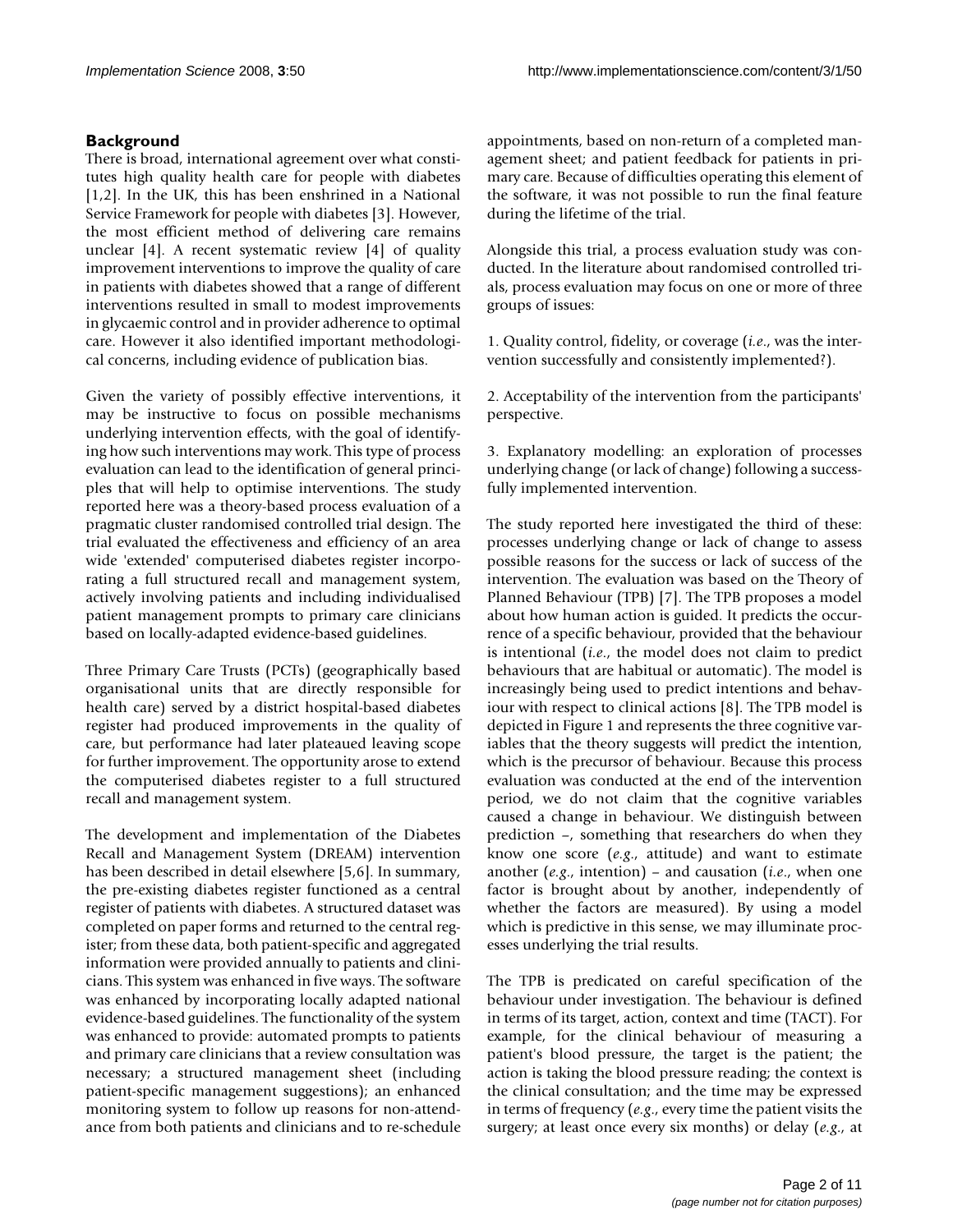

### **Figure 1**

**The theory of planned behaviour (Ajzen, 1991)**. Attitude = being in favour of, or against, doing something (the behaviour). Subjective norm = perceived pressure to do, or not to do, the behaviour. Perceived Behavioural Control = perception of having, or not having, control over the behaviour.

the patient's next routine visit to the surgery; within the next six months). In the current study, three behaviours were identified from the clinical guidelines used in the DREAM Trial as being central in the management of Type 2 diabetes: measuring blood pressure, inspecting feet, and prescribing statins (to lower cholesterol). As data about actual behaviour were not available at the level of the individual clinician (but only at the level of primary care practices), we used the measure of intention as the dependent variable for this process evaluation. A recent systematic review concluded that intention is an appropriate proxy measure of individual behaviour [9].

The findings of the trial are reported elsewhere [10], but the findings relevant to these three behaviours were: first, patients in intervention practices were significantly more likely than patients in control practices to have a recording of having had either a foot check or a measurement of blood pressure but not a measurement of serum cholesterol; and second, the mean cholesterol level in patients from intervention practices was significantly lower than in control practices, but there was no difference between intervention and control groups in the levels of blood pressure recorded.

The aim of this study was to elucidate the cognitions of health professionals that underlay these selected clinical behaviours. We did this in two ways: first, by testing for differences in cognitions between the intervention and control groups of the trial and second, by identifying the patterns of association within each trial group and comparing these with effects of the intervention on clinical practice [10].

## **Methods**

### *Development of the questionnaire*

The three 'predictor' variables in the TPB are attitudes (being in favour of, or against doing something); subjective norms (perceived pressure from social sources to do, or not to do something); perceived behavioural control, or PBC (perception of having, or not having control over the behaviour). They may be measured 'directly' by asking responders to summarise their overall attitude, perceived pressure and so on, or 'indirectly', by asking responders about specific beliefs and combining the answers in a manner specified by the theory [7]. According to the TPB, when using direct measures in a regression analysis to predict intention, adding the indirect measures should not increase the level of prediction. However, we included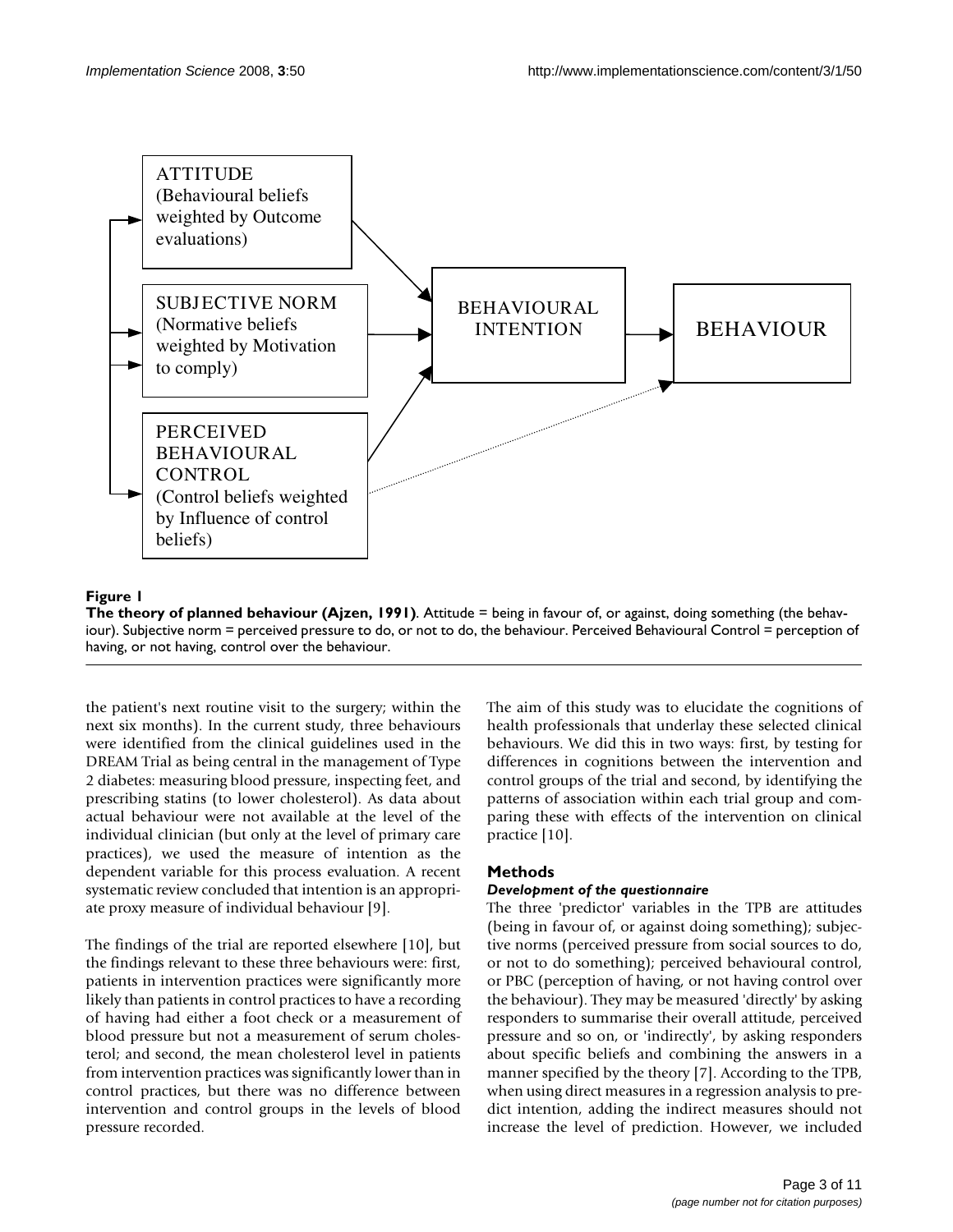both measures in the questionnaire to test this part of the theory, because direct and indirect measurement approaches make different assumptions about the underlying cognitive structures [11]. Briefly, indirect measures are based on responses to items about specific beliefs and scores are then combined by the researcher. The assumptions are that the method used for combining responses (weighting and then averaging the scores) reflects the methods that individuals use when forming, for example, an attitude, and that all relevant beliefs have been represented among the questionnaire items. Direct measurement effectively asks individuals themselves to combine the separate beliefs. It does not rely on the assumption that all relevant beliefs have been represented in the questionnaire but assumes that people can accurately combine and report a global attitude, subjective norm, and perceived level of control over the behaviour in question. The construction of the measures of the three predictor variables and of intention was based on standard practice in the field including the advice of researchers [7,11-13].

To construct the indirect measures we first conducted a qualitative study. A member of the research team (LS) interviewed 12 general practitioners (GPs) and practice nurses not involved in the DREAM trial about the behaviours under investigation. We designed the schedule for these semi-structured interviews to elicit responders' beliefs relating to the constructs of the TPB. Both GPs and practice nurses were encouraged to talk freely about these beliefs, and any ambiguities were clarified using appropriate prompts. Interviews were tape recorded and transcribed. Answers to questions were entered into response tables. We identified the most frequently mentioned beliefs and used them to develop items for indirect measurement of the three predictor variables.

We developed a questionnaire for each of the three behaviours. The response format for all items was a seven-point Likert-type scale, from 1 (strongly agree) to 7 (strongly disagree). We pre-tested this initial draft of the questionnaire with six GPs not involved in the DREAM trial for style and clarity of content and to determine completion time. Minor revisions of wording were made to the questionnaire in the light of their comments. Responses were explored for range, and items with low variance were eliminated from the final questionnaire, because they would be unlikely to discriminate within the analysis. The final questionnaire consisted of 154 items, including questions about the size of practices and demographic details. Sample questions are presented in Table 1; the full questionnaire is available as Additional file 1.

## *Procedure*

The questionnaire was mailed to all 280 GPs and practice nurses in the DREAM trial. Two reminder letters were sent to non-responders at fortnightly intervals.

## *Psychometric properties of the questionnaire*

Internal consistency coefficients were calculated for the intention measure and for the direct measure of attitude, for each of the three behaviours. Coefficient alpha was satisfactory (between 0.87 and 0.98). Direct measures of sub-

**Table 1: Sample questionnaire items for the constructs relating to measuring blood pressure.**

| Construct                                | Sample item                                                                                                                                                                                                                                                   |
|------------------------------------------|---------------------------------------------------------------------------------------------------------------------------------------------------------------------------------------------------------------------------------------------------------------|
| Attitude (direct)                        | Overall I think measuring these patients' blood pressure is beneficial to them                                                                                                                                                                                |
| Attitude (indirect)                      | (If I measure a patient's blood pressure, I will detect any problems at an early stage) × (Detecting any<br>problems at an early stage is very important)                                                                                                     |
| Subjective norm (direct)                 | People who are important to me think that I should measure the blood pressure of my patients with<br>diabetes                                                                                                                                                 |
| Subjective norm (indirect)               | (Patients would approve of me measuring their blood pressure) × (Patients' approval of my practice is of<br>importance to me)                                                                                                                                 |
| Perceived behavioural control (direct)   | Measuring patients' blood pressure is easy                                                                                                                                                                                                                    |
| Perceived behavioural control (indirect) | (If the patient has high blood pressure they think they have another illness as well as diabetes) $\times$ (If the<br>patients did not see raised blood pressure as a separate illness to diabetes I would be more likely to<br>measure their blood pressure) |
| Intention                                | I intend to measure the blood pressure of most of the patients' with diabetes that I see during the next<br>month                                                                                                                                             |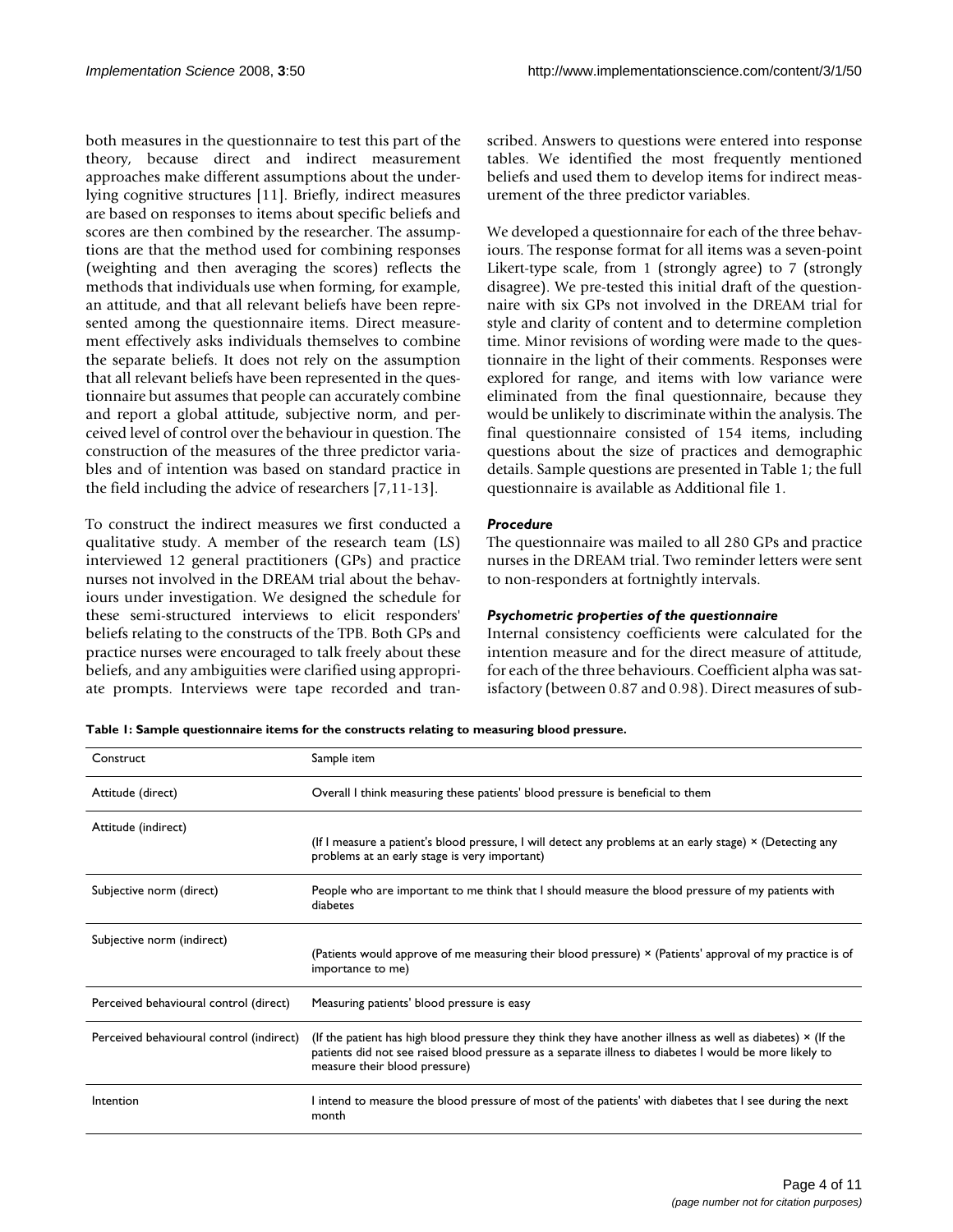jective norm and perceived behaviour control were twoitem measures, and so consistency was assessed using Pearson's correlation coefficients. Using a criterion for acceptability of *r* > 0.25, internal consistency was high (*r* > 0.4) for the measures of subjective norms and mixed (two coefficients close to zero) for the measures of PBC. It is not appropriate to use an internal consistency criterion for assessing the reliability of indirect measures, as the objective in using these measures is to sample a diverse range of beliefs [11].

Because the two PBC items did not have adequate internal consistency, it was not valid to combine these scores for the main analysis. We selected one item ('Overall, I feel that I can  $[do X]'$  to represent PBC for the analysis as it was more consistently related to the other TPB variables across the three behaviours.

Indirect measures were computed using the 'multiplicative composite' approach suggested by Ajzen and Fishbein [13]. That is, the score for each belief was multiplied by the score of its perceived importance weight (see Figure 1) and the resulting products were summed to give a total score for attitude, subjective norms, and PBC for each of the three behaviours. For direct and indirect measures, scores were scaled so that a low score always indicated a more positive attitude, intention, etc.

There is considerable debate in the TPB literature about whether to use response scales of 1 to 7 or -3 to +3 in the multiplicative composite approach (*e.g*., French and Hankins [14]). As the questionnaire was lengthy, we decided, on a pragmatic basis, to use a consistent 1–7 response format to minimise responder fatigue.

## **Results**

### *Non-response Analysis*

Figure 2 presents the response rates for the survey relative to the trial, for the intervention and control groups. Overall, the individual response rate was 40.0% (intervention: 42.6%; control: 37.7%). The practice level response rate (at least one responder in the practice) was 81.0% (intervention: 82.1%; control: 80.0%). We used a series of chisquare analyses to compare responders and non-responders on variables that could be accessed for non-responders. These showed no associations with trial group, register, gender, professional role, or working in a training practice (all  $p > 0.05$ ). However, responders had been qualified for significantly longer than non-responders (M  $= 22.46$  years and M  $= 18.92$  years, respectively; 95% confidence interval for mean difference: 0.42 – 6.66).

Chi-square analyses of responders showed no association between trial group (intervention versus control) and the following variables: diabetes register, number of GPs in the practice, number of nurses in the practice, prescribing status of nurses, and years since qualified (all  $p > 0.3$ ). Nevertheless, as this was a process evaluation of a trial, the remaining descriptive analyses were conducted separately for intervention and control participants.

#### *Initial analyses*

Bivariate correlations between the direct measures for each of the three behaviours are presented, separately for the intervention and control groups, in Table 2. Means, standard deviations, and correlations between the direct and indirect measures of the same construct are also included. These correlations may be used to assess the content validity of the indirect measures. If the indirect measures were individually relevant and together adequately represented the range of beliefs, this should result in moderate-to-strong positive correlations between direct and indirect measures. Using this criterion, validity of the indirect measures was acceptable for attitudes and subjective norms, but questionable for PBC. That is, it is possible that, to create a questionnaire of acceptable length, we may have excluded important control beliefs that influence clinicians' perceptions of control over these behaviours.

#### *Group differences in TPB variables: Multiple analyses of variance (MANOVAs)*

To identify factors affecting the mean values of the TPB variables, a series of MANOVAs were conducted. For each of the three behaviours under investigation, intention and direct measure scores for the three predictor variables were entered as dependent variables. Three designs were used:

Trial group (intervention; control) × job title (GP; nurse) × PCT)

Trial group (intervention; control)  $\times$  practice size ( $\times$  4)  $GPs$ ;  $\geq 4 GPs$ )

Trial group (intervention; control) × years since qualified  $( \leq 23 \text{ years}; > 23 \text{ years})$ 

There was no main effect of trial group and no interaction effects involving trial group on the profile of TPB scores. That is, the intervention appears to have had no effect on scores for attitudes, subjective norms, PBC, or intentions. However, there was a main effect of practice size on intentions. Responders (both GPs and nurses) in smaller practices had stronger intentions to measure blood pressure. In addition, there was a main effect of job title (GP; nurse) on cognitions. Nurses had more positive intentions and attitudes than GPs for measuring BP and examining feet. The pattern for statins was reversed, with GPs reporting stronger intentions, more positive attitudes, and also greater PBC than nurses. This again lends support to the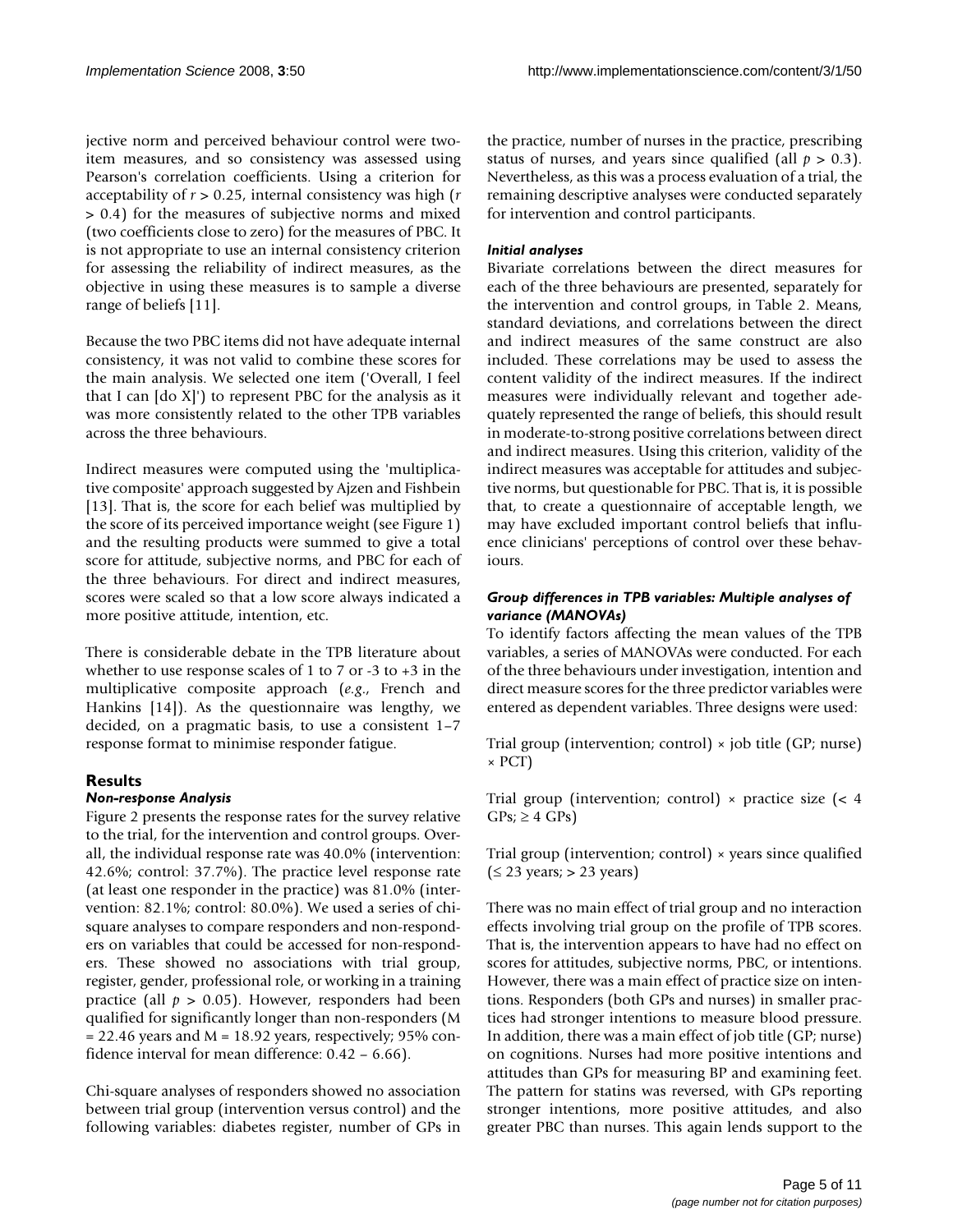

**Individual-level and [practice-level] response rates, DREAM survey.**

criterion validity of the PBC item, as it would be expected that nurses, most of whom are not eligible to prescribe, would report lower control over prescribing behaviour. No other main effects or interaction effects were significant in the MANOVAs.

### *Predicting intention: Regression analyses*

A multiple linear regression analysis on intentions for each of the three behaviours was carried out separately for the intervention and control groups (Table 3). At the first step, the direct measures of Attitude, Subjective Norm, and PBC were entered; indirect measures were entered at the second step. This was to check whether the solution would change depending on which method of measurement (direct or indirect) was used. In the intervention group, the addition of indirect measures did not improve prediction of intention for any of the three behaviours. In the control group, the addition of indirect measures did not improve prediction of intention to prescribe statins or to examine feet. However, prediction of intention to measure blood pressure did improve when indirect measures were added ( $\mathbb{R}^2$  change = 0.14,  $p < 0.05$ ). The significant predictor at the second step was attitude (indirect), β  $= 0.47$ ,  $p = .002$ . Although this finding relates to only one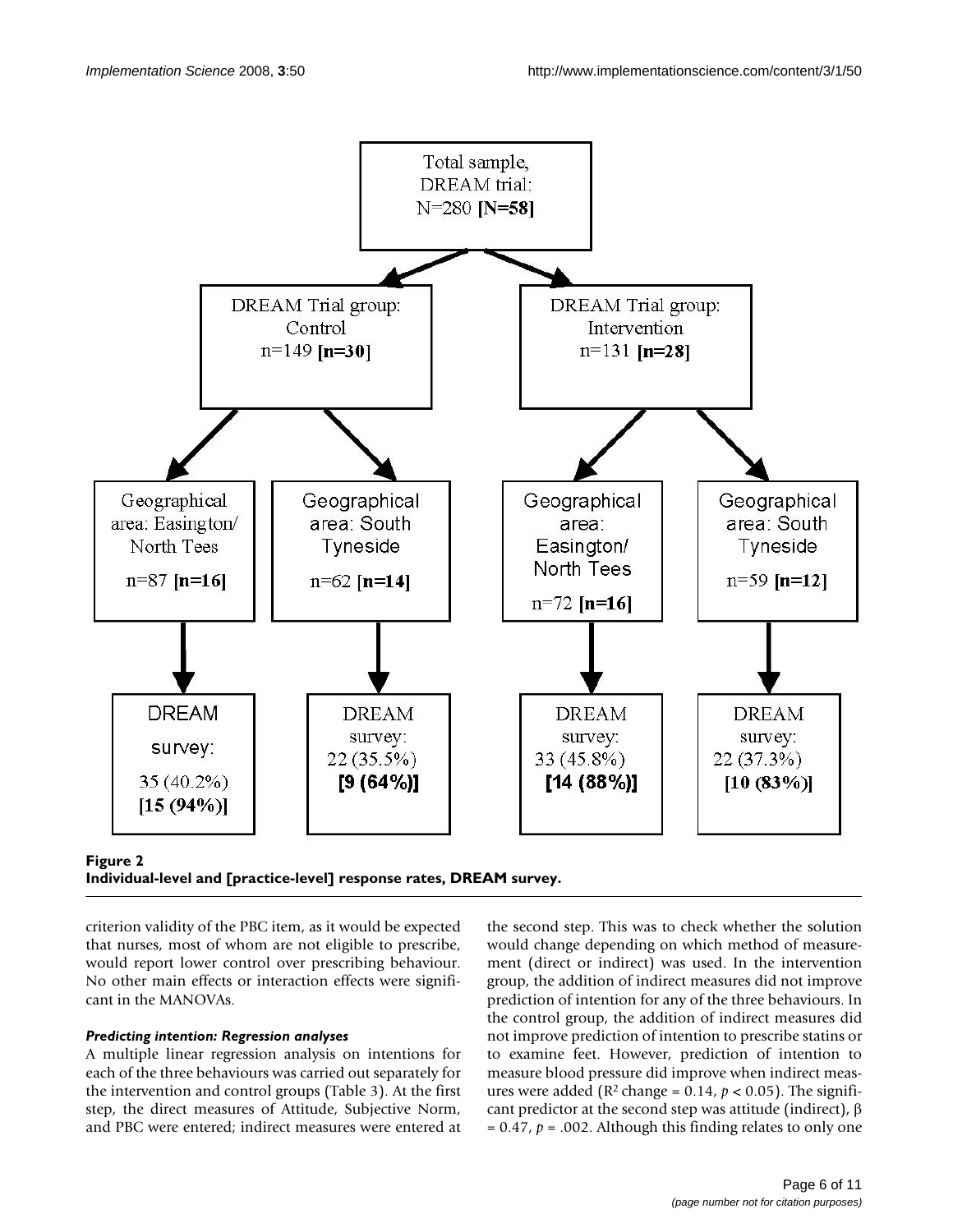|                                 | Control Group: Direct Measures |            |            | Intervention group: Direct Measures |                          |            |  |
|---------------------------------|--------------------------------|------------|------------|-------------------------------------|--------------------------|------------|--|
|                                 | Attitude                       | Subj Norm  | PBC        | Attitude                            | Subj Norm                | <b>PBC</b> |  |
| <b>Measuring Blood Pressure</b> |                                |            |            |                                     |                          |            |  |
| Subjective Norm                 | $0.52**$                       |            |            | 0.25                                | $\overline{\phantom{0}}$ |            |  |
| <b>PBC</b>                      | $0.56**$                       | $0.36**$   |            | 0.15                                | 0.25                     |            |  |
| Intention                       | $0.47**$                       | 0.21       | $0.47**$   | $0.28*$                             | 0.07                     | $0.39**$   |  |
| <b>Indirect Measure</b>         | $0.57**$                       | $0.43*$    | $0.29*$    | $0.34*$                             | $0.39*$                  | $-0.07$    |  |
| Mean (sd)                       | 1.62(0.67)                     | 2.62(1.33) | 2.69(1.81) | 1.41(0.63)                          | 2.22(1.32)               | 2.70(1.97) |  |
| <b>Foot examination</b>         |                                |            |            |                                     |                          |            |  |
| Subjective Norm                 | $0.63**$                       |            |            | $0.49**$                            |                          |            |  |
| <b>PBC</b>                      | 0.26                           | 0.22       |            | 0.12                                | 0.25                     |            |  |
| Intention                       | $0.61**$                       | $0.77**$   | $0.33*$    | $0.28*$                             | $0.48**$                 | 0.14       |  |
| <b>Indirect Measure</b>         | $0.70**$                       | $0.66*$    | $-0.03$    | $0.64*$                             | $0.54*$                  | 0.13       |  |
| Mean (sd)                       | 2.12(0.91)                     | 2.99(1.44) | 3.00(1.51) | 1.96(1.09)                          | 2.64(1.43)               | 3.04(1.73) |  |
| <b>Prescribing statins</b>      |                                |            |            |                                     |                          |            |  |
| Subjective Norm                 | $0.52**$                       |            |            | $0.61**$                            |                          |            |  |
| <b>PBC</b>                      | $0.50**$                       | $0.52**$   |            | $0.44**$                            | $0.56**$                 |            |  |
| Intention                       | $0.31*$                        | $0.48***$  | $0.44**$   | $0.42*$                             | $0.36**$                 | $0.41**$   |  |
| <b>Indirect Measure</b>         | $0.37**$                       | $0.52*$    | $0.32*$    | $0.28*$                             | $0.36*$                  | 0.07       |  |
| Mean (sd)                       | 2.44(1.12)                     | 2.94(1.27) | 2.83(1.54) | 2.19(1.12)                          | 2.66(1.39)               | 2.62(1.52) |  |

**Table 2: Means, standard deviations (SD), and correlations between the predictor variables (direct measures) and intention scores and indirect measures, for each of the three behaviours, computed separately for the intervention and control groups.**

 $*_{p}$  < 0.05,  $*_{p}$  < 0.01.

PBC = Perceived Behavioural Control; Subj Norm = Subjective Norm.

Lower mean scores reflect stronger positive attitudes towards the behaviour, stronger perceived social pressure to enact the behaviour and greater perceived control over the behaviour.

of six regression analyses performed, it suggests the possibility that clinicians in the control group and intervention group may have been thinking about their beliefs and intentions in different ways.

We performed a second series of hierarchical regression analyses, with professional (GP or nurse) and practice size  $(< 4 \text{ GPs}; \geq 4 \text{ GPs}$  entered at the first step and the direct TPB measures entered at the second step. After controlling for job title and practice size, the TPB predictor variables again significantly added to the variance in intention explained, and the patterns of significant predictors were similar to the first set of analyses. This finding was consistent in both the control and intervention group for all three behaviours.

#### *Interpreting trial effects*

Table 3 shows a consistent pattern that may represent an effect of the intervention. Specifically, for inspecting feet and prescribing statins there was a trend for intentions to be predicted most strongly by subjective norms in the control group and by attitudes in the intervention group. To determine whether these trends were reliable, two further hierarchical regression analyses were performed in which the interactions between trial group and attitude, and between trial group and subjective norm, were entered in the second step (Table 4). In the analysis relating to the inspection of feet, intention was predicted not only by the main effect of subjective norm ( $\beta$  = 0.97) but also by both interactions. The directions of the interaction effects indicate that subjective norm was a stronger predictor of intention in the control group than in the intervention group. Conversely, attitude was a stronger predictor of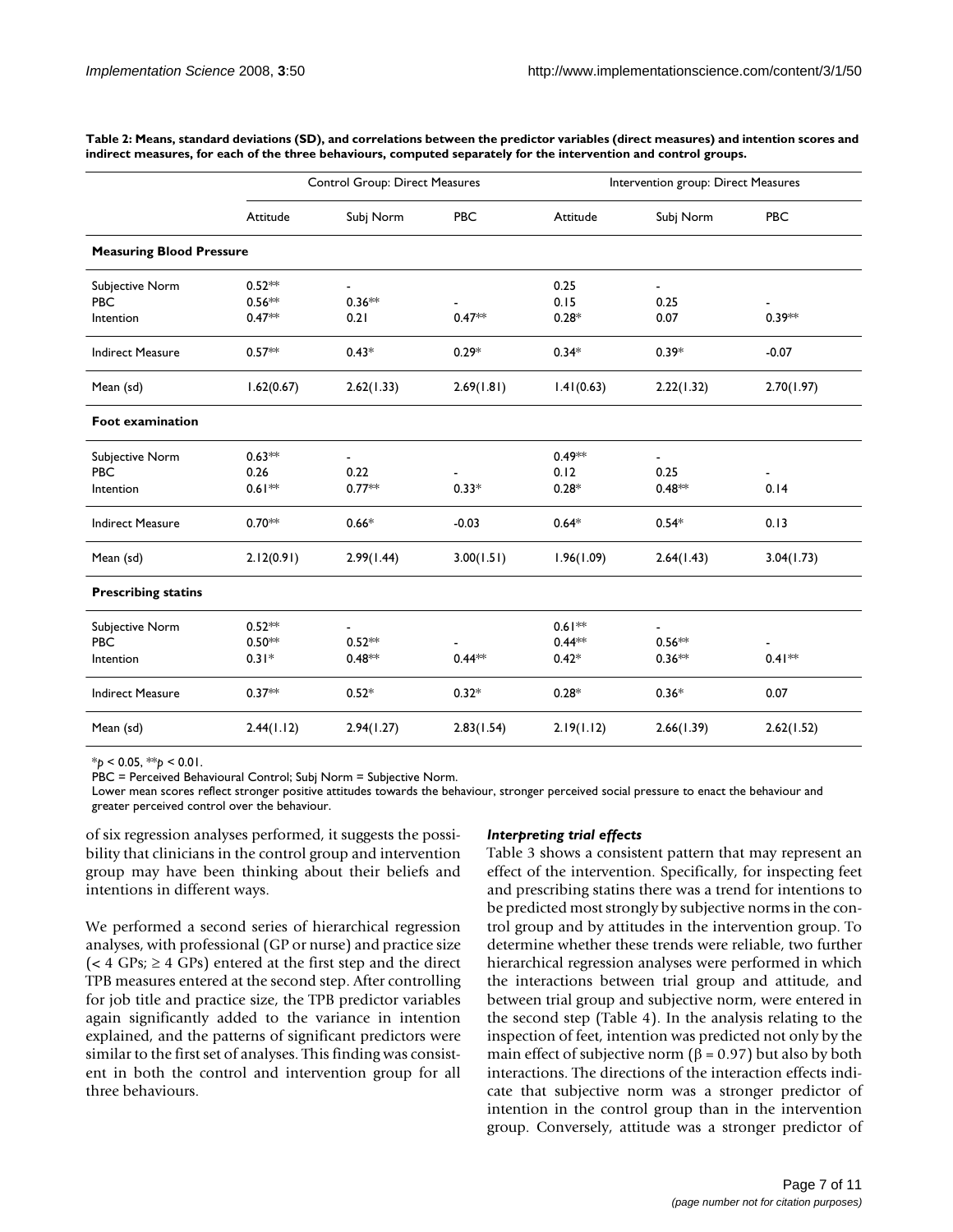| Dependent variable                  | Independent variables                        | Step I                          |           |           | Step 2      |                |  |
|-------------------------------------|----------------------------------------------|---------------------------------|-----------|-----------|-------------|----------------|--|
| Control Group                       |                                              |                                 |           |           |             |                |  |
|                                     |                                              | β                               | R         | Adj $R^2$ | $R2$ change | R <sup>2</sup> |  |
| Intention to measure blood pressure | Attitude<br>Subjective<br>Norm<br><b>PBC</b> | 0.28<br>$-0.09$<br>$0.39*$      | $0.56***$ | 0.28      | $0.14*$     | 0.42           |  |
| Intention to inspect feet           | Attitude<br>Subjective<br>Norm<br><b>PBC</b> | 0.17<br>$0.67***$<br>0.16       | $0.80***$ | 0.64      | 0.03        | 0.67           |  |
| Intention to prescribe statins      | Attitude<br>Subjective<br>Norm<br><b>PBC</b> | 0.04<br>$0.41*$<br>0.13         | $0.50**$  | 0.20      | 0.06        | 0.26           |  |
| Intervention Group                  |                                              |                                 |           |           |             |                |  |
| Intention to measure blood pressure | Attitude<br>Subjective<br>Norm<br><b>PBC</b> | $0.28*$<br>$-0.13$<br>$0.50***$ | $0.56***$ | 0.27      | 0.01        | 0.28           |  |
| Intention to inspect feet           | Attitude<br>Subjective<br>Norm<br><b>PBC</b> | $0.54***$<br>0.21<br>0.02       | $0.67***$ | 0.42      | 0.03        | 0.45           |  |
| Intention to prescribe statins      | Attitude<br>Subjective<br>Norm<br><b>PBC</b> | $0.33*$<br>0.06<br>$0.40**$     | $0.62***$ | 0.34      | 0.03        | 0.37           |  |

#### **Table 3: Results of regression analyses on intentions for three behaviours, with direct measures entered at Step 1 and indirect measures entered at Step 2, for control and intervention groups.**

\**p* < 0.05, \*\**p* < 0.01, \*\*\**p* < 0.001

PBC = Perceived behavioural control.

intention in the intervention group than in the control group. Neither interaction term was significant in the analysis predicting intention to prescribe statins.

### **Discussion**

This study was a theory-based process evaluation undertaken to investigate the cognitive processes underlying trial effects. In addition, extraneous variables that may affect clinicians' cognitions and behaviour were investigated, and patterns of clinical behaviours were explored. Results are discussed below in four sections: trial effects; effects of demographic factors on cognitions about clinical behaviours; limitations of the study; and general conclusions.

#### *Trial effects*

In the context of the effect of interventions on cognitive variables, there are two possible types of effect. First, an intervention may alter the mean values of scores on predictor variables. Second, an intervention may alter the relationships between the cognitive predictor variables and an outcome, in this case, intentions. It appears that the effect of the intervention in the DREAM trial was of the second kind. With respect to inspecting feet, subjective norms were more strongly related to intention in the control group than in the intervention group, and attitudes were more strongly related to intention in the intervention group than in the control group. Thus, at the end of the intervention, intentions to inspect feet were 'normatively-driven' in the control group but 'attitudinallydriven' in the intervention group.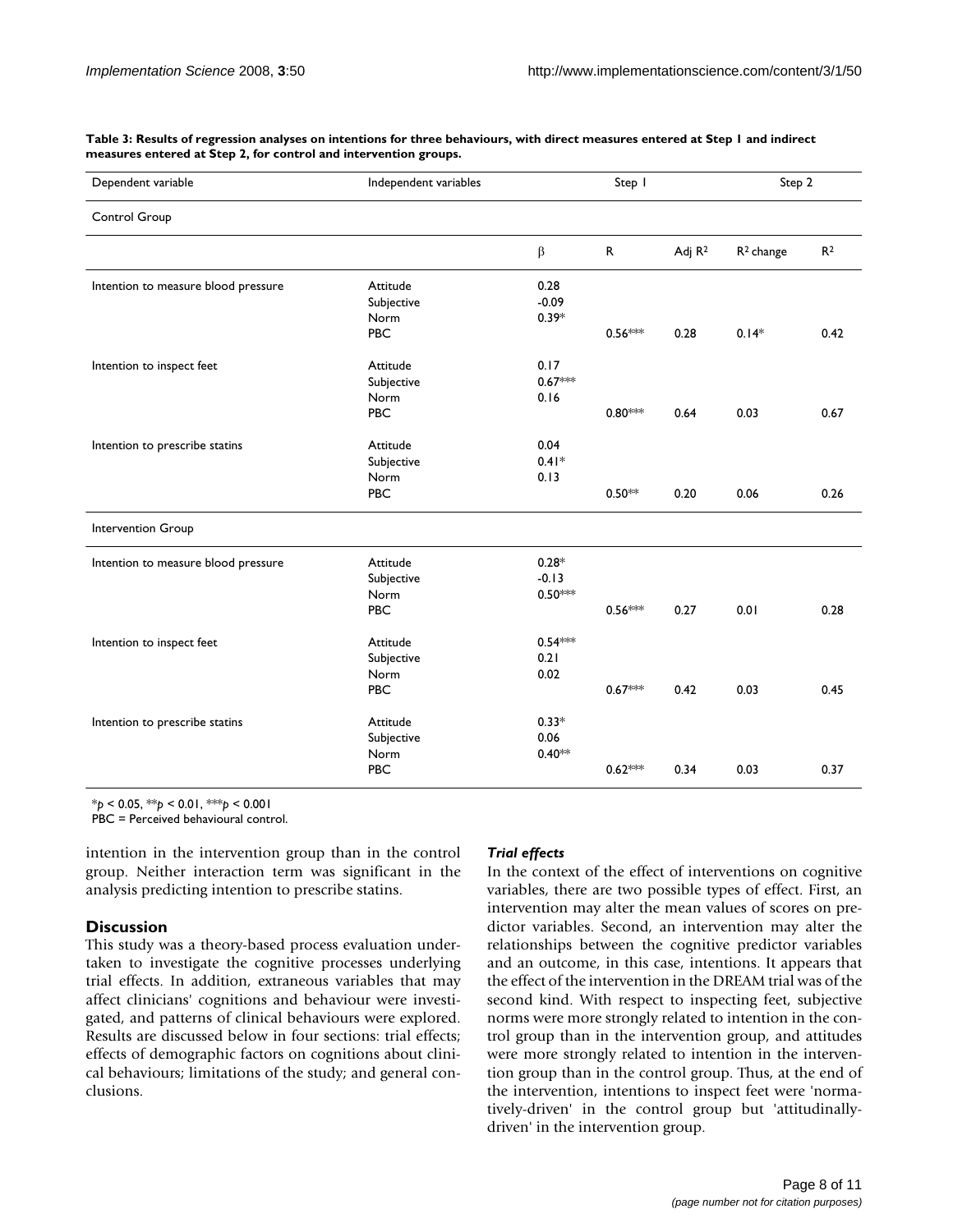| Dependent variable             | Independent variables   | Step I    |           |                    | Step 2    |             |                |
|--------------------------------|-------------------------|-----------|-----------|--------------------|-----------|-------------|----------------|
|                                |                         | β         | R         | Adj R <sup>2</sup> | $\beta$   | $R2$ change | R <sup>2</sup> |
| Intention to inspect feet      | Attitude                | $0.42***$ |           |                    | $-0.21$   |             |                |
|                                | Subjective Norm (SN)    | $0.38***$ |           |                    | $0.97***$ |             |                |
|                                | <b>PBC</b>              | 0.06      |           |                    | 0.08      |             |                |
|                                |                         |           | $0.71***$ | 0.48               |           |             |                |
|                                | Trial group × Attitude  |           |           |                    | $0.72*$   |             |                |
|                                | Trial group $\times$ SN |           |           |                    | $-0.65*$  | $0.03*$     | 0.51           |
| Intention to prescribe statins | Attitude                | 0.09      |           |                    |           |             |                |
|                                | Subjective Norm         | $0.67**$  |           |                    |           |             |                |
|                                | <b>PBC</b>              | 0.16      |           |                    |           |             |                |
|                                |                         |           | $0.52***$ | 0.25               |           | 0.02        | 0.27           |

**Table 4: Results of regression analyses (n = 112) on intentions to inspect feet and intentions to prescribe statins, with direct measures entered at Step 1 and the interaction between direct measures and trial group entered at Step 2.**

\**p* < 0.05, \*\**p* < 0.01, \*\*\**p* < 0.001. PBC = Perceived behavioural control. Control group coded '0; intervention group coded '1'.

There are a number of possible explanations for how the intervention might have strengthened the attitude-intention relationship. It could be that clinicians became more familiar with the content of the guideline by receiving the intervention, and that this familiarity (or additional knowledge) strengthened the consistency between attitudes and intentions. In addition, when attitudes are based on direct experience, they are more likely to be brought to mind in the relevant context [15]. Furthermore, it may be that the systematic application of the guideline in terms of prompts relating to specific patients made the importance of key clinical indicators more salient. For all of these possibilities, attitudes would supersede subjective norms as the primary predictor of intentions.

There is empirical evidence that attitudinally-driven intentions are more likely to be translated into action than normatively-driven intentions [16-18]. This has been explained by reference to self-determination theory [19], which distinguishes between self-determined (or intrinsically motivated) and externally controlled regulation of intention. Within this framework, attitudes represent internal pressure (one's own views), whereas subjective norms represent external pressure (the perceived views of others), to act. Self-determination theory proposes that internalised motivation is related to the stability of intentions and is a better predictor of behaviour than motivation arising from external sources [20,21].

The implication of this in the context of the DREAM trial is as follows. On the basis of these findings, we would expect higher levels of foot inspection to be recorded in the intervention group than in the control group. This is what was found in the trial. Thus, the results of the current study support the principle that attitudinally-driven

intentions are better translated into action than are normatively-driven intentions. A further key trial effect (lowered cholesterol among participants in the intervention group) was possibly related to the trend (albeit non-significant in our analysis) for statin prescription also to be attitudinally-driven (*i.e*., internally motivated) in the intervention group.

A strength of this study was that we investigated three behaviours among the same population at the same time. This enabled us to compare and contrast patterns of prediction across the behaviours. The three selected behaviours were strongly contrasting: the measurement of blood pressure is a frequently enacted behaviour (intention data in this study showed restricted range and possible ceiling effects); the inspection of feet is a clinical action that both physicians and their practice nurses are qualified to do (although our data showed that cognitions of the two professional groups tend to be different); and the prescription of statins is restricted to physicians and a small proportion of nurses. Yet the TPB was effective in predicting intentions to do these contrasting behaviours, suggesting that the model was stable across a range of behaviours

#### *Effects of demographic factors*

Demographic factors appeared to affect cognitions about clinical behaviours. As may be expected from the different responsibilities assigned to different roles, professional role (GP versus nurse) influenced cognitions. Nurses had stronger positive attitudes and intentions to measure blood pressure and inspect feet, whereas for prescribing statins, GPs had stronger attitudes, perceived control, and intentions. This would be expected and supports the validity of the measurement instruments.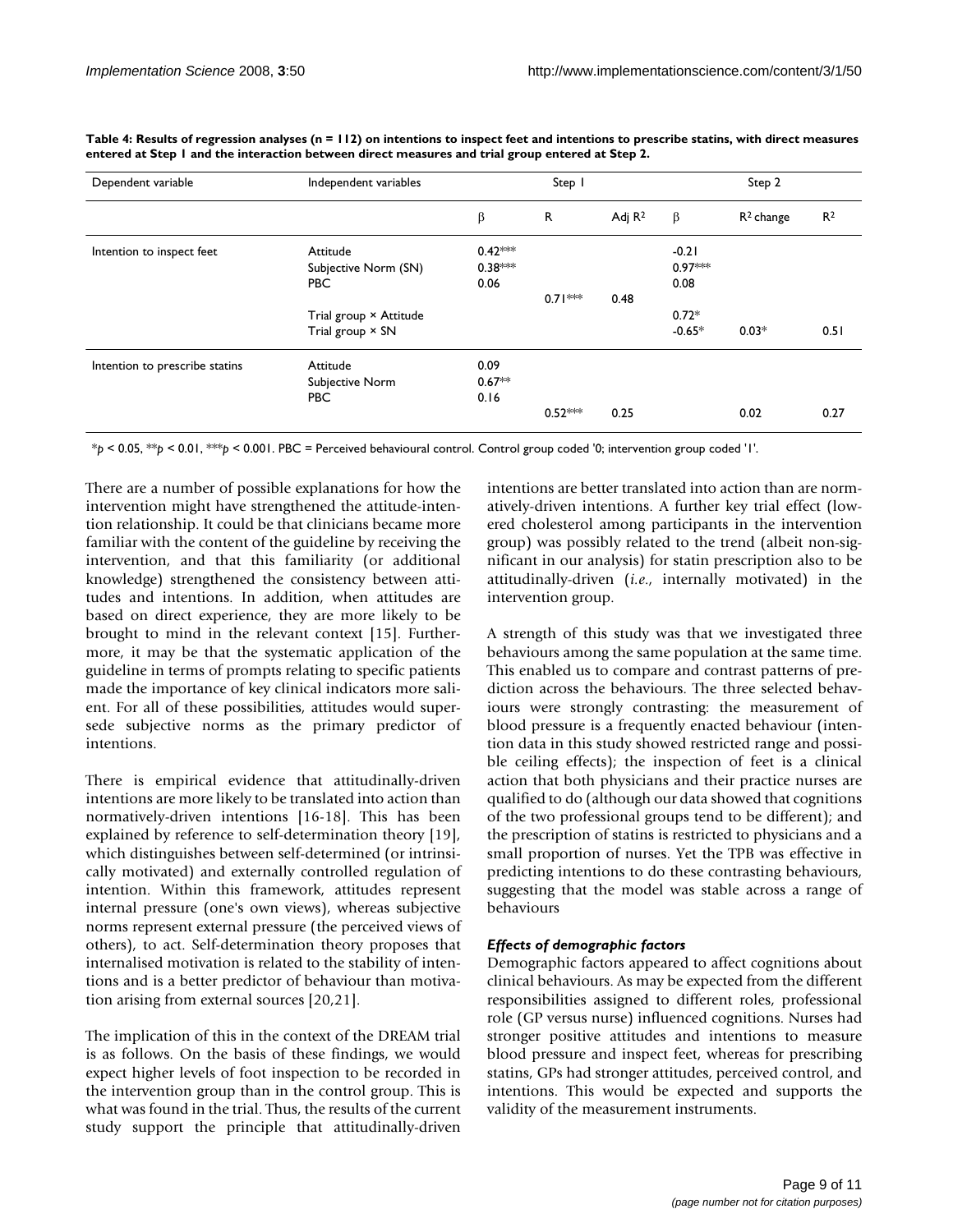A further demographic effect was practice size. In smaller practices, GPs and nurses had stronger intentions to measure blood pressure, and GPs had stronger intentions to prescribe statins. This is consistent with the results of a previous trial that tested the effects of educational outreach in a primary care setting [22], and suggests that a fruitful approach to exploring the implementation of evidence-based practice could include an investigation of organisational factors in relation to practice size.

#### **Limitations**

This study had a number of limitations. First, although the non-response analysis indicated that the sample was representative in all but one of the measured variables (number of years since professional qualification), the response rate was low (40% at the individual level; 81% at the practice level). It is also possible that some responders were completing the questionnaire on behalf of other practice staff and this would introduce measurement error. Second, the items measuring PBC had poor psychometric properties, and so their reliability is uncertain. Third, TPB constructs were measured only once – after the intervention. However, randomisation of primary care practices to the intervention and control groups in the trial should have resulted in similar cognitions between groups before the intervention took place. Finally, as the process evaluation study sampled only three clinical behaviours out of all the appropriate behaviours relating to this complex intervention, there may have been other mechanisms underlying trial effects that were not detected by this study. For example, it may have been that the automated prompts to patients and clinicians regarding the need for a review consultation resulted in increased concordance in interactions between patients and clinicians and that this increased patients' involvement in the management of their condition.

### **Conclusion**

This theory-based process evaluation of the DREAM trial explored cognitions about three clinical behaviours relating to the management of diabetes to identify possible effects of the trial intervention on cognitions, including intentions. Independently of whether participants were in the intervention group or control group, professional role and practice size influenced attitudes, PBC, and intentions. This suggests that interventions that are directed to entire practices or health care teams may have different effects on individuals within those teams and across different organisational structures. Finally, it appears that the intervention strengthened the link between attitudes and intentions towards inspecting feet, with similar non-significant trends in cognitions about prescribing statins. This stronger link between internal pressures (attitudes) and intentions than between external pressures (subjective norms) and intentions was associated with trial outcomes. This lends support to the principle that when intentions are driven by attitudes rather than perceived social pressure, those intentions are more likely to be translated into action. Thus, understanding the difference between attitudes and subjective norms allowed us to understand some of the intervention effects. This study thus illustrates the use of theory-based process evaluation to uncover processes underlying change in implementation trials.

#### **Competing interests**

The authors declare that they have no competing interests.

#### **Authors' contributions**

MPE, AW, JMG and MJ developed the idea for the study. MPE, AW, LS, MJ and PW developed the instruments and conducted the data collection. JJF, MPE, MJ, conducted the analyses. JJF, MPE, MJ, PW, JMG and EK contributed to the interpretation of the analyses and the drafting of the paper. All authors have seen and approved the final draft.

### **Additional material**

### **Additional file 1**

*DREAM PE Final Questionnaire. This questionnaire is the theory-based instrument that was used to collect the data for the DREAM process evaluation study.* Click here for file

[\[http://www.biomedcentral.com/content/supplementary/1748-](http://www.biomedcentral.com/content/supplementary/1748-5908-3-50-S1.doc) 5908-3-50-S1.doc]

#### **Acknowledgements**

We are grateful to the health care professionals who participated in this study.

This project was funded by the European Union as part of the ReBEQI project http://www.rebegi.org. Jeremy Grimshaw holds a Canada Research Chair in Health Knowledge Transfer and Uptake. Eileen Kaner holds a Department of Health funded NHS Primary Care Career Scientist award.

#### **References**

- 1. The Acropolis Affirmation: **[Diabetes Care St Vincent in](http://www.ncbi.nlm.nih.gov/entrez/query.fcgi?cmd=Retrieve&db=PubMed&dopt=Abstract&list_uids=7554789) [Progress. Statement from the Saint Vincent Declaration](http://www.ncbi.nlm.nih.gov/entrez/query.fcgi?cmd=Retrieve&db=PubMed&dopt=Abstract&list_uids=7554789) [meeting, Athens, Greece, march 1995.](http://www.ncbi.nlm.nih.gov/entrez/query.fcgi?cmd=Retrieve&db=PubMed&dopt=Abstract&list_uids=7554789)** *Diabetic Med* 1995, **12:**636.
- 2. UK Prospective Diabetes Study (UKPDS) Group: **[Intensive blood](http://www.ncbi.nlm.nih.gov/entrez/query.fcgi?cmd=Retrieve&db=PubMed&dopt=Abstract&list_uids=9742976)[glucose control with sulphonylureas or insulin compared to](http://www.ncbi.nlm.nih.gov/entrez/query.fcgi?cmd=Retrieve&db=PubMed&dopt=Abstract&list_uids=9742976) conventional treatment and risk of complications in patients [with type 2 diabetes \(UKPDS 33\).](http://www.ncbi.nlm.nih.gov/entrez/query.fcgi?cmd=Retrieve&db=PubMed&dopt=Abstract&list_uids=9742976)** *Lancet* 1998, **352:**837-853.
- 3. Department of Health: *National Service Framework for Diabetes: Delivery Strategy* London: Department of Health; 2003.
- 4. Shojania KG, Ranji SR, Shaw LK, Charo LN, Lai JC, Rushakoff RJ, Owens DK: **Diabetes Mellitus Care.** In *Closing the Quality Gap: a critical analysis of quality improvement strategies. Technical review 9 Volume 2*. Edited by: Shojania KG, McDonald KM, Wachter RM, Owens DK. Rockville, MD: Agency for Healthcare Research and Quality; 2004.
- 5. Eccles M, Hawthorne G, Whitty P, Steen N, Vanoli A, Grimshaw J, Wood L: **[A randomised controlled trial of a patient based Dia](http://www.ncbi.nlm.nih.gov/entrez/query.fcgi?cmd=Retrieve&db=PubMed&dopt=Abstract&list_uids=11914161)[betes Recall and Management System: the DREAM trial: A](http://www.ncbi.nlm.nih.gov/entrez/query.fcgi?cmd=Retrieve&db=PubMed&dopt=Abstract&list_uids=11914161)**